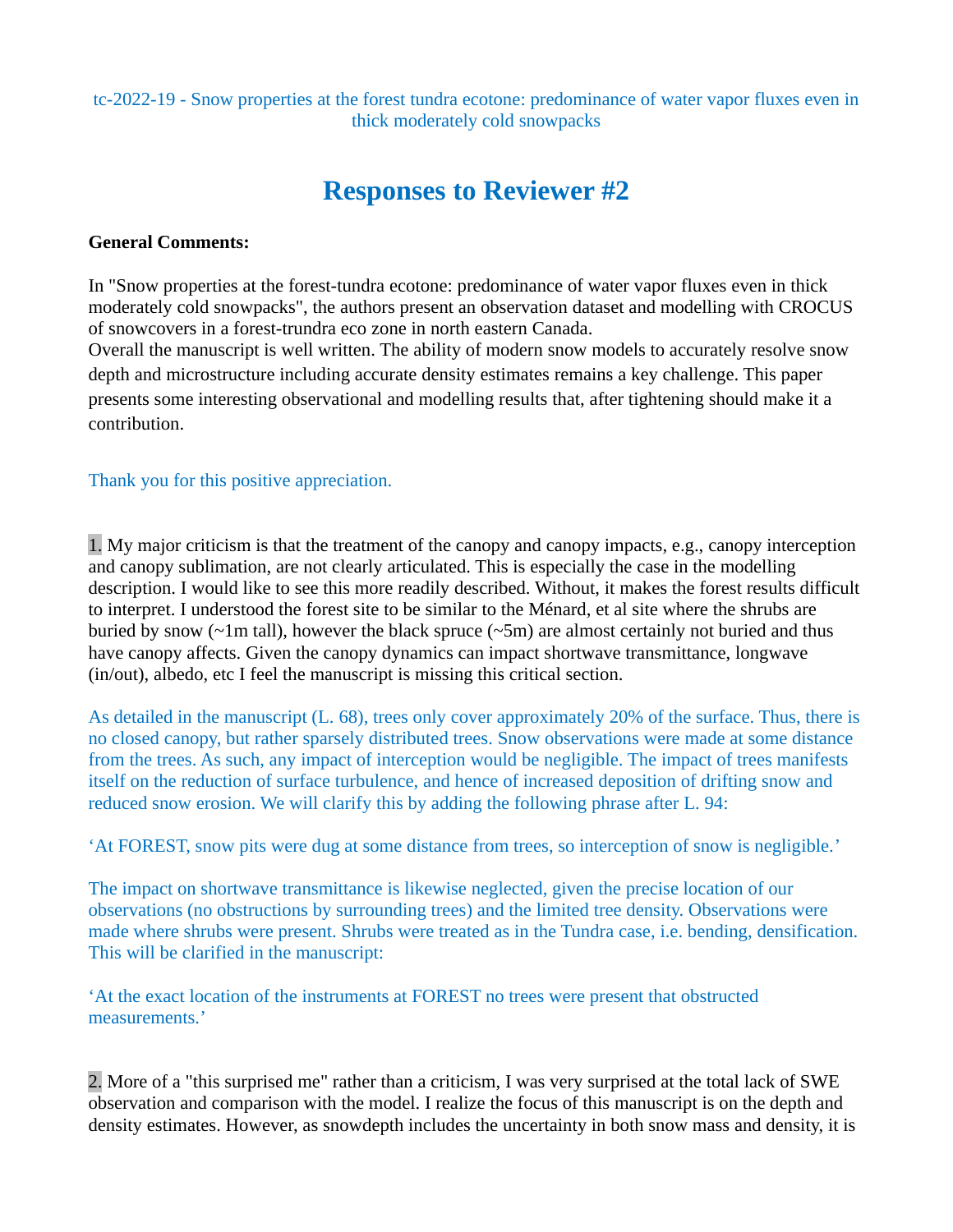a bit difficult to attribute differences in SD as entirely due to density errors versus more systematic snow mass errors. For example, biases in snow loss due to surface sublimation cannot be diagnosed with snowdepth results alone. I would strongly suggest a small comparison of model v. obs SWE so-as to allow the reader to confirm snow mass is being correctly estimated.

Indeed, we chose to focus our analysis on snow depth and density, as well as on the vertical structure of the snowpack and its evolution in time. Obviously, as both the density profile and the snow height are computed, conclusions on the SWE can be drawn as well. As the number of measurements from which we can calculate the SWE is small and limited to one short period in each winter, it is impossible to follow the evolution of the SWE, for instance before and after major snow blowing events. For this reason, we decided to focus on the snow height to show the evolution of snow accumulation. However, we acknowledge the importance of SWE for hydrological applications. Therefore, we will add a figure depicting some SWE values calculated from the density profiles to show that in fact the SWE simulations are rather comparable to observations. We will include the figure in the supplementary material and we will mention it at the end of section 3.3.1 together with a short discussion of the results:



Figure 1: Observations and simulations of the SWE at TUNDRA and FOREST during winter 2018-19.

"Discrepancies in the simulation of snow height can also arise due to uncertainties of the SWE e.g. the total snow mass. To verify whether this is the case, we compared simulations of the SWE with observations that were obtained using the density profiles (see Supplementary Figure 1). At TUNDRA, there is a good agreement between the observed and simulated total snow mass. At FOREST, the model underestimates the SWE, similar to snow depth in Figure 9. Thus, the amount of blowing snow was higher than the one simulated by the model."  $\gamma^{0.8}$   $\gamma^{0.8}$   $\gamma^{0.8}$   $\gamma^{0.8}$   $\gamma^{0.8}$   $\gamma^{0.8}$   $\gamma^{0.8}$   $\gamma^{0.8}$   $\gamma^{0.8}$   $\gamma^{0.8}$   $\gamma^{0.8}$   $\gamma^{0.8}$   $\gamma^{0.8}$   $\gamma^{0.8}$   $\gamma^{0.8}$   $\gamma^{0.8}$   $\gamma^{0.8}$   $\gamma^{0.8}$   $\gamma^{0.8}$   $\gamma^{0.8}$   $\gamma^{0.8}$   $\gamma^{0.8}$ 

3. Lastly I think there needs to be a better treatment of the uncertainty of the parameters in the snowmodel and in the observations (specifically the conductivity). I realize the authors are not interested in calibrating the model. However, for example, how impactful are the decisions on line 160? Although I get the sense these are chosen by evaluating the physical processes in play, they are still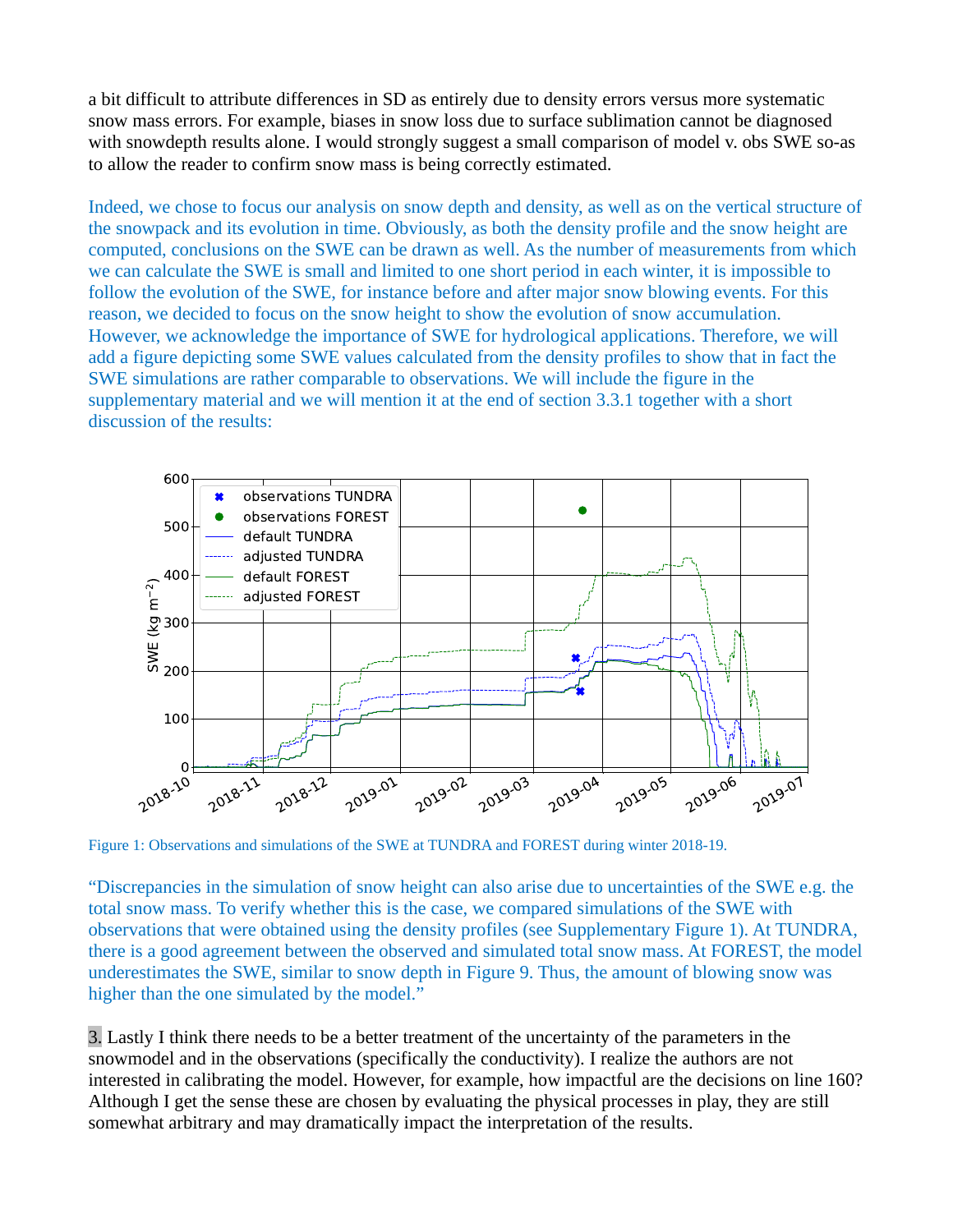This is relevant remark. We will discuss the impact of the uncertainty of the thermal conductivity at the end of section 4.1:

"Generally, the error of 29% for the thermal conductivity measurements is rather high. However, in this study, the vertical gradient is our main focus, reducing the impact of the uncertainty of a single measurement. Moreover, by taking the average of the all samples, the uncertainty is reduced according to  $n^{-1}$  or a factor of  $\approx$ 4 with  $n = 21$  (TUNDRA) or  $n = 15$  (FOREST) samples.'

and the uncertainty of the parameters at the end of section 4.2:

'The parameters in the processes *Compaction* and *Snowfall* were robust against small variations, meaning that the output of the model did not heavily depend on the exact choice of the parameters.'

However, we don't think it is useful to discuss the impact of the uncertainty of the parameters used in the process *Blowing Snow.* We clearly state in section 2.3 that this process was only implemented to increase the snow height at FOREST as otherwise simulations there would make no sense. We do not recommend the general implementation of the parametrization used in the process *Blowing Snow* in snow models and discussing this in detail could create the contrary impression.

#### **Specific Comments:**

5. L5 The TUNDRA and FOREST sites being all-caps surprised me. I'm fine with this, but I am wondering what the motivation is versus proper names such as "Tundra" and "Forest"?

We decided to capitalize TUNDRA and FOREST to make a clear distinction between the case when we refer to those sites in contrast to the tundra and forest biomes.

6. L16 "models leads to an inadequate representation" of snowdepth or SWE? The distinction matters w.r.t policy. E.g., if the mass is still right, then at these scales that is often sufficient: "we will still have  $X$  m $\land$ 3 water input to reservoirs under policy Y".

Here, we refer to the density profile. This will be clarified:

[...] leads to an inadequate representation **of the density profiles** of even deep and moderately cold snowpacks, [...]

7. L34 "precipitation are typically higher" Given this study focuses on the transition, certainly they remain somewhat similar 1km apart. The boreal forest is a large region. Where, exactly, is this transition point?

We agree that in this case the precipitation is very similar. L.34 is a general statement about the distribution of precipitation in the Arctic versus the boreal forest. Groisman and Easterling (1994) showed that typically boreal forest environments receive higher annual precipitation than the Arctic tundra.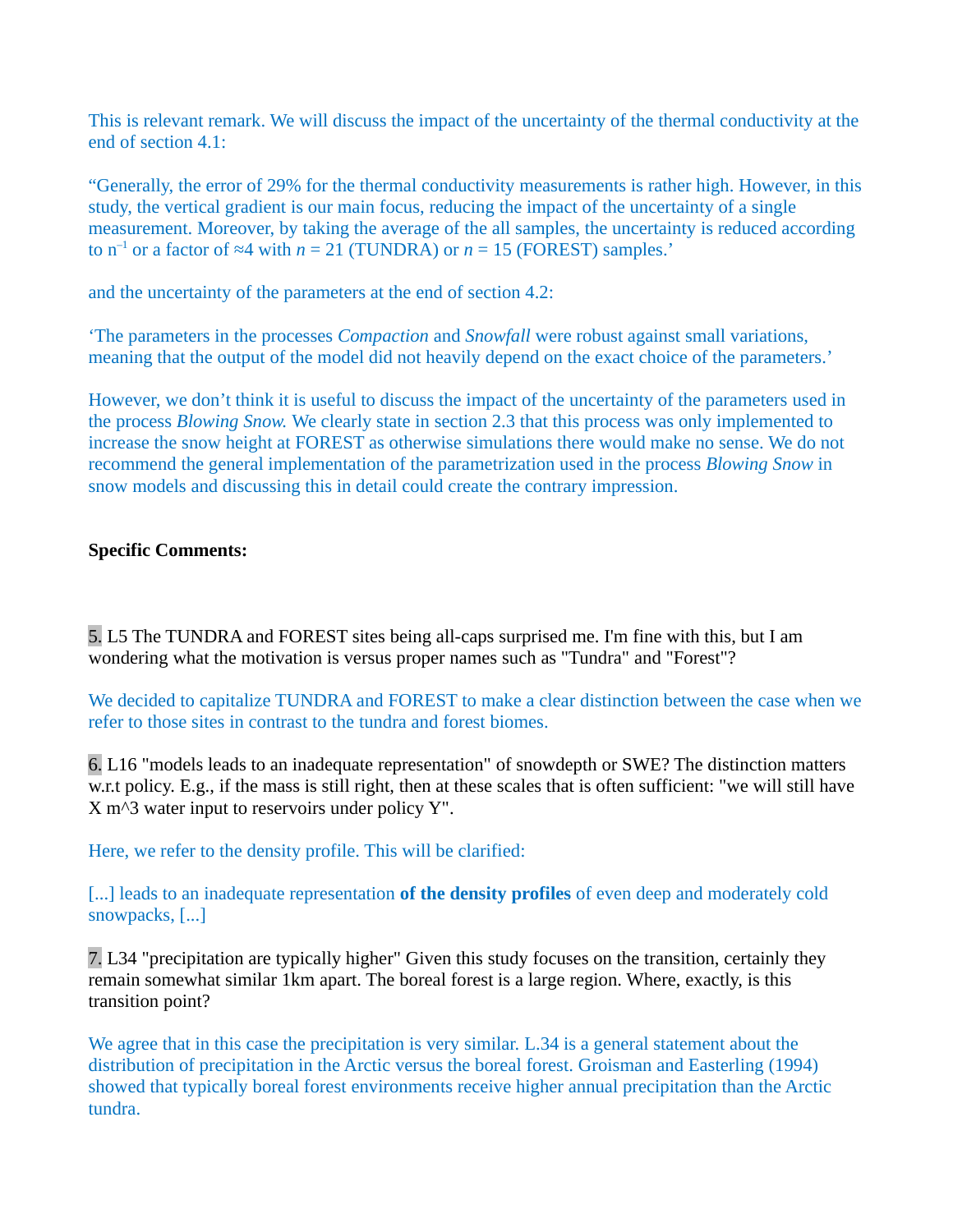8. L38 "similar to alpine snow" This is below-tree-line alpine snow?

No, not necessarily, alpine environments usually feature an increased amount of snow and are not as cold as the Arctic tundra. This is why alpine snow covers show some resemblances with those in the boreal forest.

9. L 55 I would like to see the authors directly specify the research questions. This has a good start, but I would like this clearly stated and then answered in the discussion+conclusion

We will rephrase the last section of the introduction to make the research questions (formulated as objectives) more apparent:

"Here, we present data on the internal physical properties of subarctic snowpacks to show that the transport of water vapor is an important process shaping the vertical snow density profile in both tundra and forest-dominated areas. Furthermore, we test the performance of the snow model Crocus and explore adjustments to Crocus that compensate the lack of a water vapor transport mechanism in the model."

10. L 72 Figure 1 I really like this figure

Thank you. We appreciate your comment.

11. L 95 This section needs a description of how canopy interactions (mass + energetics) are handled

With the vegetation used here, shrubs, there is no canopy interaction in Crocus. The only dependencies of the snow cover on the vegetation are the ones introduced in this study and which are described as *Compaction, Snowfall* and *Blowing Snow.* We will state in the manuscript that no canopy interception is present in Crocus for shrubs.

12. L180 "based on estimates" are these from just musing on it, or were these informed from soil pits, etc?

These are estimates based on soil pits dug on several occasions. We will clarify this in the manuscript:

#### '[...] clay for FOREST based on estimates **from several soil pits dug around the station where higher fractions of fine particles where found compared to TUNDRA.**'

13. L181 Based on the met data availability I had expected a simulation period of 2012+ with a spin up period pre-2012. Why was the model not spun up prior to 2012 and run for evaluation 2012 onward? It would be good in this section to explicitly note "met data available for 2012-XXXX, model spin up was YYYY-ZZZZ, and evaluation was PPPP-QQQQ".

As stated in the manuscript, the precipitation data was available from 2016 onward (there is a typo in the manuscript, it has to be 2016 instead of 2015). Precipitation has a huge influence on the simulation, for instance when it comes to the compaction due to the overburden. For this reason, we did not use the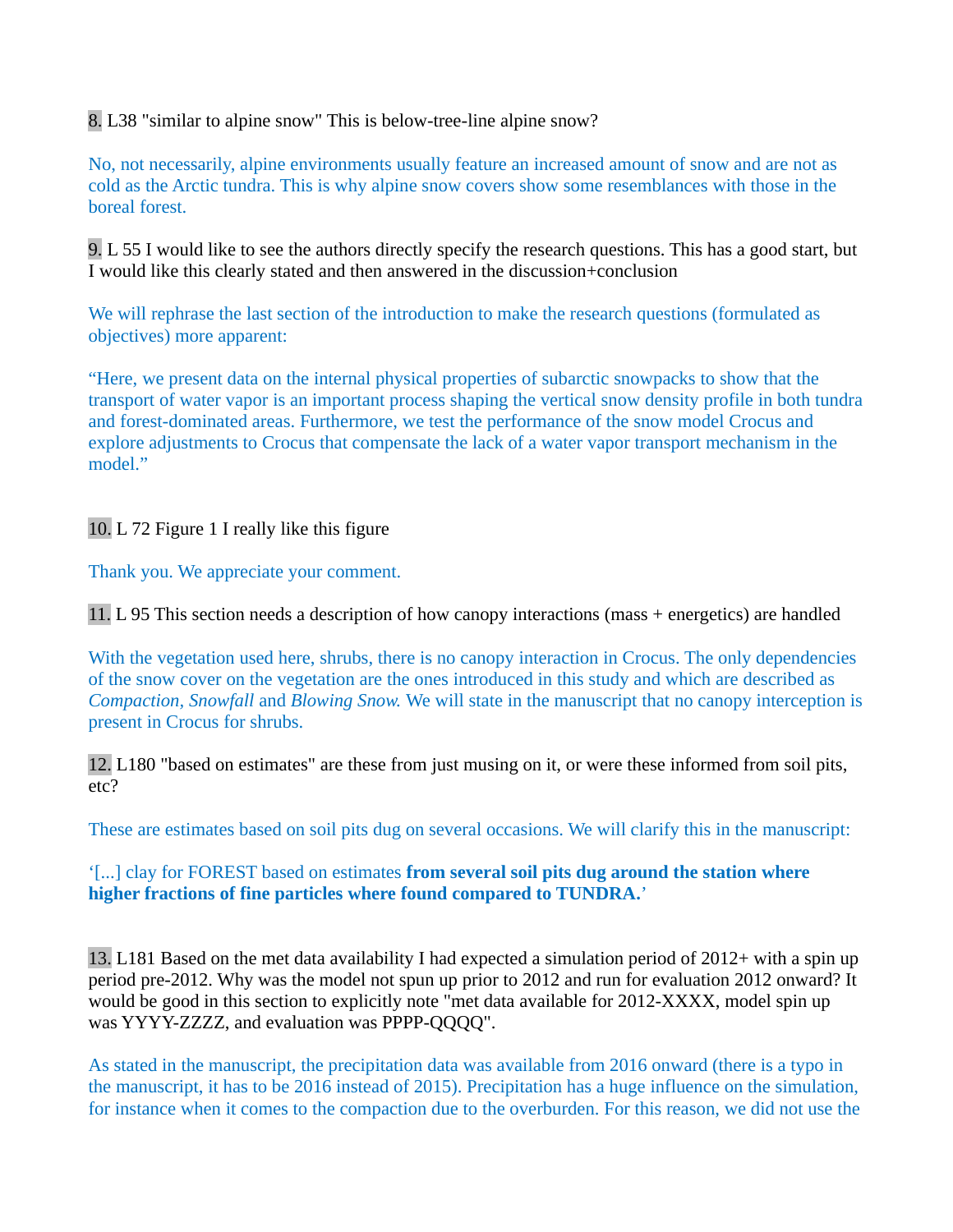meteorological data prior to 2016 for the evaluation itself but for the spin-up. It is already stated that this spin-up was from 2012 to 2016 and we will add a phrase stating the start and end of the evaluation.

"[...] raw ERA5 data had to be used for the 2012–2016 period**, for this reason the evaluation period is from 2017 to 2020.**"

14. L182 Does this not contradict the 2012 statement on line 172? "Observations of these variables at each of the two sites have been collected since 2012, except for atmospheric pressure,"

Yes, indeed we will add precipitation as an exception as well.

"[...] except for atmospheric pressure, which was available since June 2017**, and precipitation, which was available since May 2016."**

15. L182 "corrected the precipitation" is this the ERA5 data? Or the obs? Please explicitly state.

Only the raw precipitation data needs to be corrected for undercatch particularly of snow. We will clarify this:

"We corrected the **observed** precipitation data [...] "

16. L184 "fixed threshold of 0.5" There are a plethora of threshold methods that are physically based and indeed the choice matters significantly

1.Harder, P. & Pomeroy, J. W. Hydrological model uncertainty due to precipitationâ phase partitioning methods. Hydrol Process \*\*28\*\*, 4311–4327 (2014).

2.Jennings, K. S., Winchell, T. S., Livneh, B. & Molotch, N. P. Spatial variation of the rain– snow temperature threshold across the Northern Hemisphere. Nat Commun  $*$ <sup>4</sup>9<sup>\*\*</sup>, 1148 (2018).

We agree that the choice does matter significantly. However, as we do not consider the snowmelt period, the threshold only affects the onset of the seasonal snowpack in fall, e.g., its lower layers. As the air temperature remains well below any reasonable rain-snow threshold during winter, the vast majority of the snowpack does not change when varying the threshold.

Furthermore, in L.185, we state that we obtained the threshold used in this study by comparing air temperature with observations on the type of precipitation from an observer at the nearby airport. The type of precipitation highly depends on quantities such as the atmospheric lapse-rate rather than on quantities measurable at surface level. Thus, we think that a threshold determined from several years of observations on the type of precipitation at the site is sufficiently robust.

17. This would be a good candidate for inclusion in additional uncertainty estimates to understand how impactful this was in the fall and spring seasons.

As mentioned in comment 16., spring is not considered in this study. Concerning the impact in fall, we tested limits between 0.3 and 0.8  $^{\circ}$ C and did not see any significant impact on the snow quantity in fall. In the manuscript we will add this point: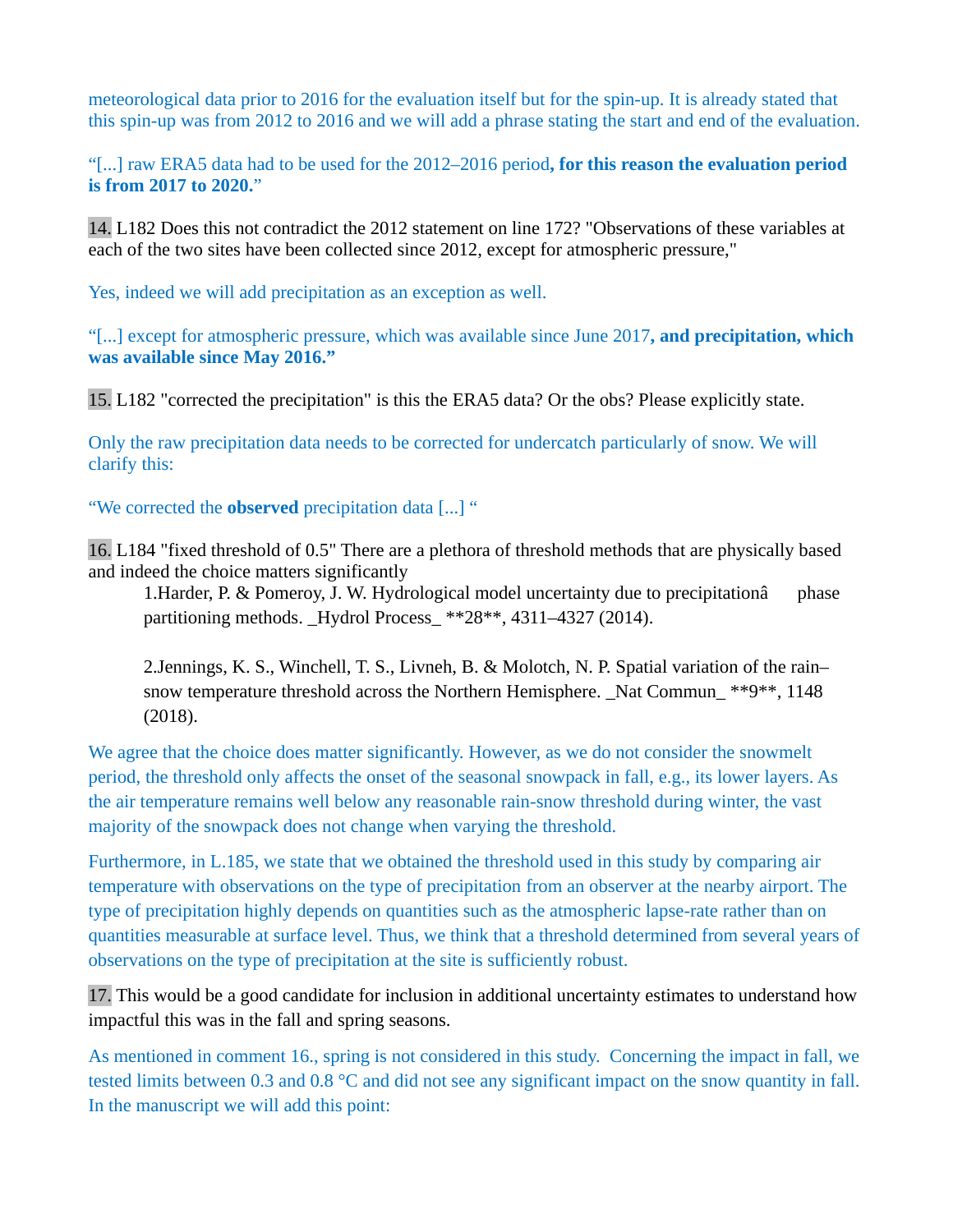'Thresholds between 0.3 and 0.8 °C were tested with little impact on the amount snow.'

18. An adjacent question is how was precipitation temperature estimated due to its impact on developing snowpack cold content?

In the model, precipitation temperature was taken to be equal to snow temperature. This will be stated in the manuscript:

'The temperature of new snow is taken to be equal to the temperature of the uppermost snow layer.'

19. L188 "specific humidity" this one may not be identical

 1.Flerchinger, G. N., Reba, M. L., Link, T. E. & Marks, D. Modeling temperature and humidity profiles within forest canopies. \_Agr Forest Meteorol\_ \*\*213\*\*, 251–262 (2015).

It is true that there might be differences in specific humidity, however, relative humidity was measured at both sites but unfortunately at FOREST there is only a short period when the instrument worked properly. Thus, we decided not to take those measurements for the model forcing at the FOREST site, but we used available measurements at FOREST to compare measurements at both sites (see Figure 2 below) and concluded they were sufficiently similar to use the same values for the forcing at both sites.



Figure 2: Scatter plot of the relative humidity at TUNDRA versus the relative humidity at FOREST for the period October 2015 to July 2016 when measurements at both sites were available. Also included are a linear fit with the corresponding equation. This fit is very close to the 1:1 line, also plotted.

20. L198 "mean difference" And I assume gusts too, important for blowing snow

That is correct, for blowing snow gusts are important and just as the mean difference of the wind speed gusts are also lower at FOREST.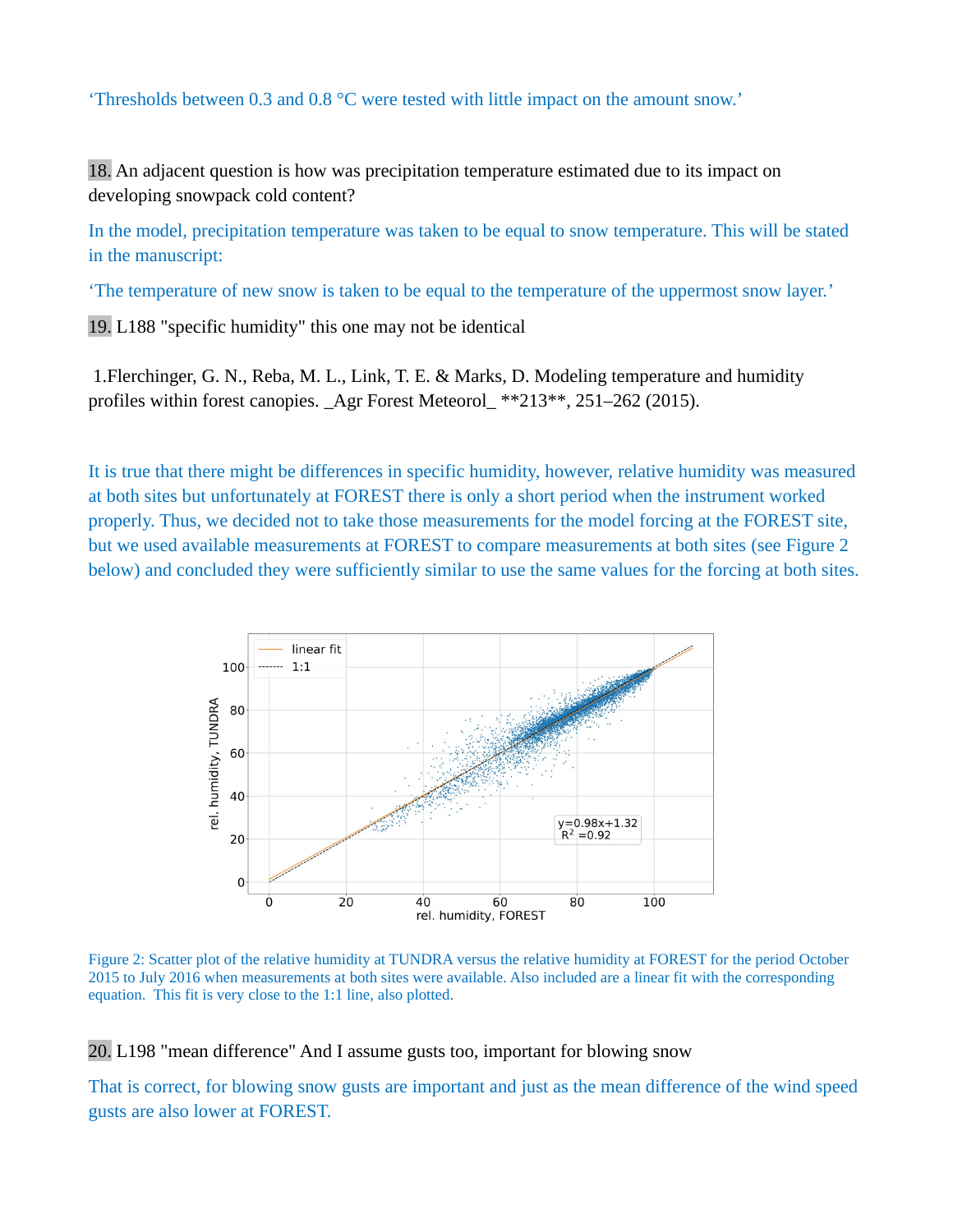21. L199 "downwelling shortwave" is this sub canopy? Shrubs or in the forest proper? If the latter I would have expected substantially more difference late season. It may be worthwhile breaking this into a few periods as the long, dark winters will heavily bias the mean.

Both measurements were performed above the canopy (shrubs) and as the trees at the FOREST site are sparsely distributed, their impact on the radiation is likely not significant.

22. L201 "remained comparable throughout the winter" This seems expected due to low solar angles? Indeed, this was somewhat expected.

23. L202 Or due to the canopy + higher solar angles?

As mentioned in comment 21., the canopy at FOREST is very sparse and does not have a strong impact on the downwelling radiation.

24. L205 Figure 3, note the site and add units.

We will add the site (TUNDRA) in the caption. However, units are already present (mm).

25. L217 "depending on the maximum snow height" isn't this somewhat a tautology such that deeper, colder snow packs take longer to melt out than small snowpacks? Noting the impact of cold content development might help make this section stronger.

Yes, it is expected that deeper snow covers take longer to melt. However, here we specify quantitatively what impact the increased snow depth has e.g. that the meltout date might be half a month earlier or later.

26. L241 "similar environments" unclear what this is referring to.

This refers to environments with a similar canopy.

We will explicitly state this and exchange 'similar environments' with 'environments with a similar canopy cover'.

27. L241 Figure 6 these captions are Proper Name case Tundra and Forest. Either change the text to proper name case or change these to TUNDRA/FOREST for consistency.

Thank you for the remark, we will change the captions to TUNDRA/FOREST.

28. L253 "for the upper 80%" It looks closer to 50-40%?

It is true that the decrease is less pronounced from 0.2 to 0.5 of the normalized height. We therefore change the phrase to: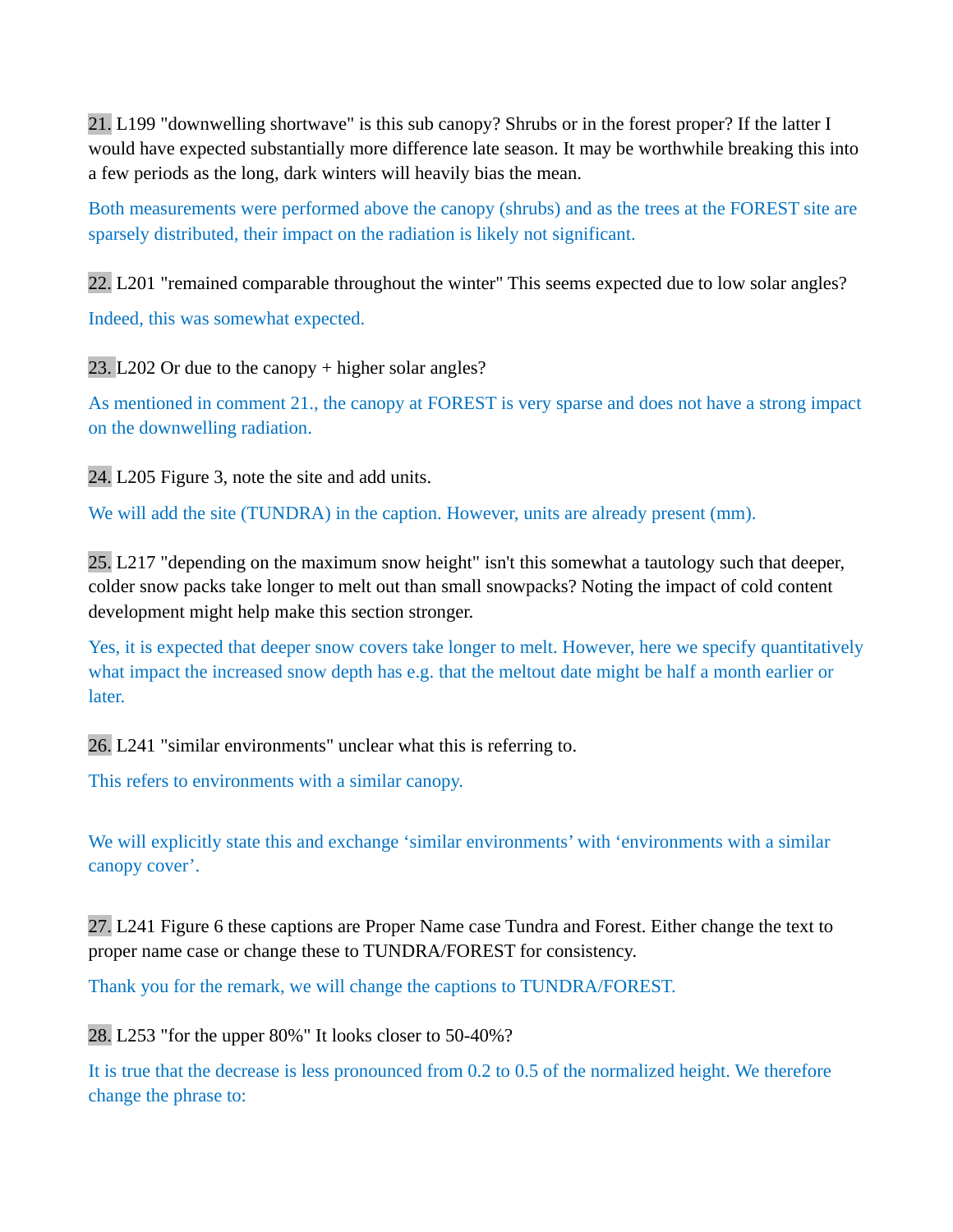'there was a clear decrease in density for the upper **50% and a very slight decrease between 15 and 50 %**'

29. 48 Figure 7 Suggest adding uncertainty regions for these observations to match the 29% noted in the text.

Our focus here is more on the gradient of the thermal conductivity which differs between TUNDRA and FOREST. As you suggested in comment 3., we will revise our discussion of the errors. There we will underline also that our focus is on the gradient rather than the specific value.

30. L281 Best remind the reader quick what was adjusted

We will state the processes included:

'Simulations with the adjusted version of Crocus **(including the processes Compaction and Snowfall)** [...]'

31. L283 "between the two versions" adjusted v. Non-adjusted?

Yes, this is what we meant. We will clarify this:

'One striking difference between the **adjusted and the default** version is [...]'

32. L286 Canopy impacts?

As we stated in comment 11., there is no canopy impact in Crocus prior to our adjustments with this type of canopy.

33. L295 Without doing a falsification experiment of one with and one without can you know this 100%. Please describe how it is known with such high confidence that it is related to these events.

In the model, snow accumulation can only be observed due to precipitation events. So, every rise in snow height is caused by snowfall. In reality, blowing snow can increase snow height even without a precipitation event or accumulated snow during a precipitation event can be eroded leading to a decrease in snow height. This was observed with time-lapse cameras which were installed at TUNDRA. So if there is an increase in snow height in the simulation (due to snowfall) but not in observations, the only possible cause can be erosion by blowing snow. Vice versa, if there is no increase in snow height in the simulations (and no precipitation) but an increase in the observations, blowing snow is also the only possible reason.

34. L321 "as for the low[...]there." Is this not canopy as well?

No, as mentioned in comments 21. and 23., the forest is very sparse thus, the lower elevation relative to the ridge confining the valley has a greater influence than the trees.